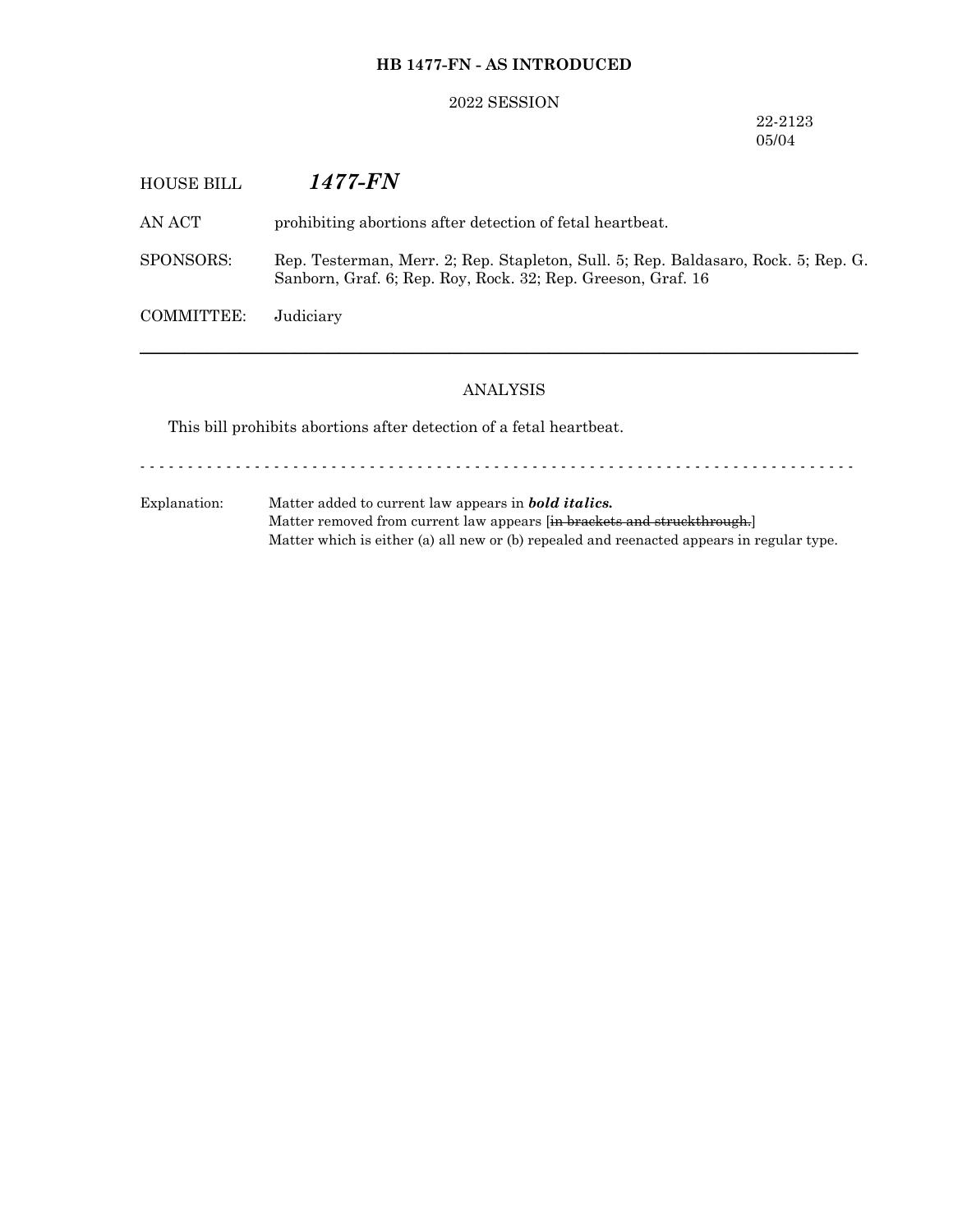## **HB 1477-FN - AS INTRODUCED**

## STATE OF NEW HAMPSHIRE

#### *In the Year of Our Lord Two Thousand Twenty Two*

AN ACT prohibiting abortions after detection of fetal heartbeat.

*Be it Enacted by the Senate and House of Representatives in General Court convened:*

1 New Chapter; Prohibiting Abortions After Detection of a Fetal Heartbeat. Amend RSA by inserting after chapter 132-A the following new chapter: 1 2

#### CHAPTER 132-B

## PROHIBITING ABORTIONS AFTER DETECTION OF A FETAL HEARTBEAT

132-B:1 Definitions. In this chapter: 5

I. "Fetal heartbeat" means cardiac activity or the steady and repetitive rhythmic contraction of the fetal heart within the gestational sac. 6 7

8

3 4

II. "Physician" means a person licensed to practice medicine under RSA 329.

III. "Unborn human individual" means an individual organism of the species homo sapiens from fertilization until live birth. 9 10

11

132-B:2 Abortions Prohibited After Detection of Fetal Heartbeat: Exception.

I. Except as provided in paragraph II or III of this section, no person shall knowingly perform an abortion on a pregnant woman with the specific intent of causing or abetting the termination of the life of the unborn human individual that the pregnant woman is carrying and whose fetal heartbeat has been detected. Any person who acts based on the exception under paragraph II or III shall so note in the pregnant woman's medical records and shall specify in the pregnant woman's medical records which of the exceptions the person invoked. 12 13 14 15 16 17

II.(a) A person shall not be in violation of paragraph I if the person performs a medical procedure designed to or intended, in that person's reasonable medical judgment, to prevent the death of a pregnant woman or to prevent a serious risk of the substantial and irreversible impairment of a major bodily function of the pregnant woman. 18 19 20 21

(b) Any person who performs a medical procedure as described in subparagraph (a) shall declare in writing, under penalty of perjury, that the medical procedure was necessary, to the best of that person's reasonable medical judgment, to prevent the death of the pregnant woman or to prevent a serious risk of the substantial and irreversible impairment of a major bodily function of the pregnant woman. That person shall also provide in that written document, under penalty of perjury, the medical condition of the pregnant woman that the medical procedure performed as described in subparagraph (a) will address, and the medical rationale for the conclusion that the medical procedure was necessary to prevent the death of the pregnant woman or to prevent a serious risk of the substantial and irreversible impairment of a major bodily function of the pregnant woman. 22 23 24 25 26 27 28 29 30 31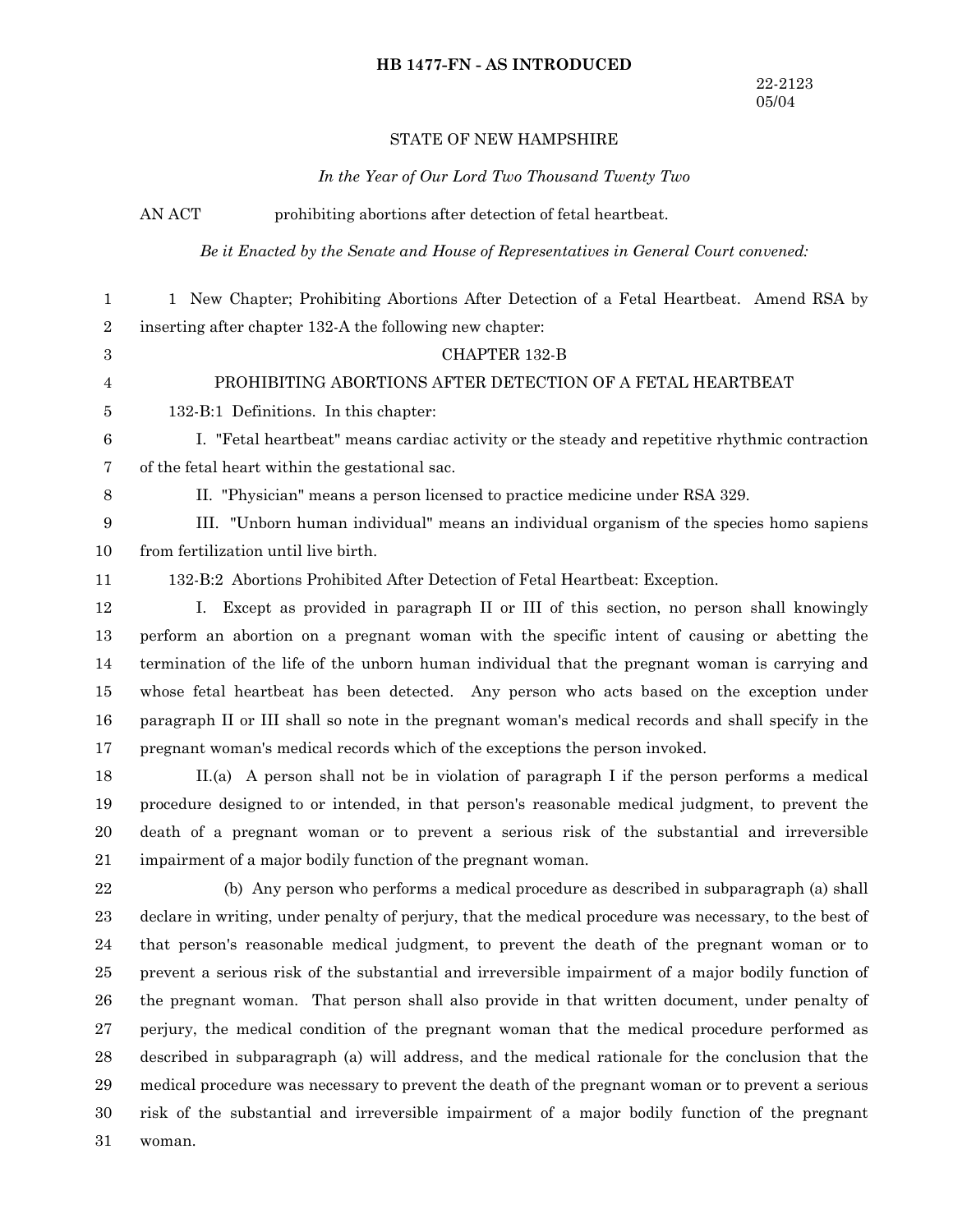## **HB 1477-FN - AS INTRODUCED - Page 2 -**

(d) A person shall not be in violation of paragraph I if that person has performed an examination for the presence of a fetal heartbeat in the unborn human individual using standard medical practice and that examination does not reveal a fetal heartbeat or the person has been informed by a physician who has performed the examination for a fetal heartbeat that the examination did not reveal a fetal heartbeat. 5 6 7 8 9

III. This chapter shall not be construed to restrict or regulate the performance of an abortion by a particular method or during a particular stage of a pregnancy. 10 11

IV. Any physician who performs an abortion in violation of this chapter shall be subject to disciplinary action under RSA 329. 12 13

2 New Subparagraph; Physicians and Surgeons; Disciplinary Actions. Amend RSA 329:17, VI by inserting after subparagraph (l) the following new subparagraph: 14 15

(m) Has performed an abortion on a pregnant woman after determining that the unborn human individual that a pregnant woman is carrying has a detectable heartbeat as provided in RSA 132-B. 16 17 18

3 Effective Date. This act shall take effect January 1, 2023. 19